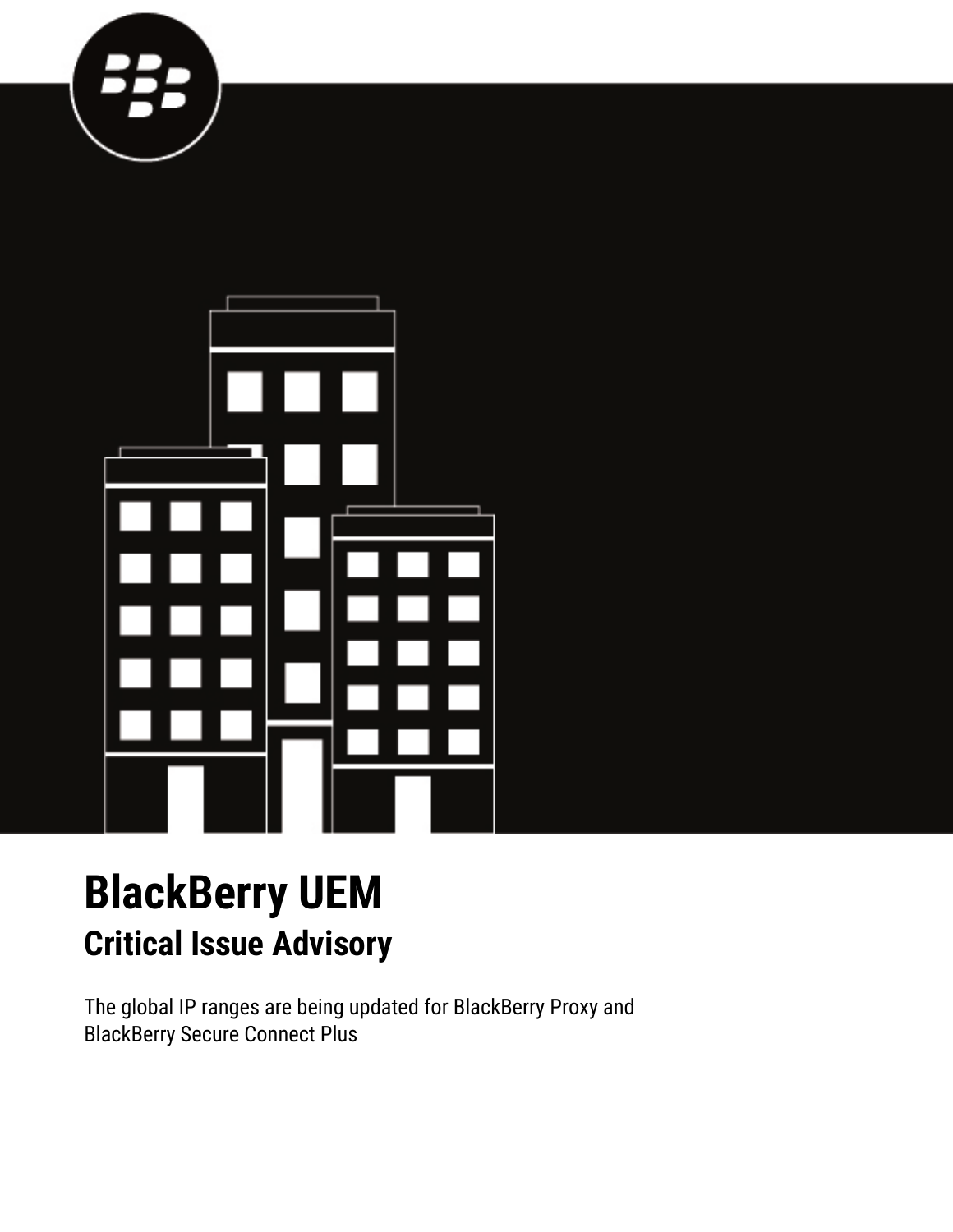2022-06-10Z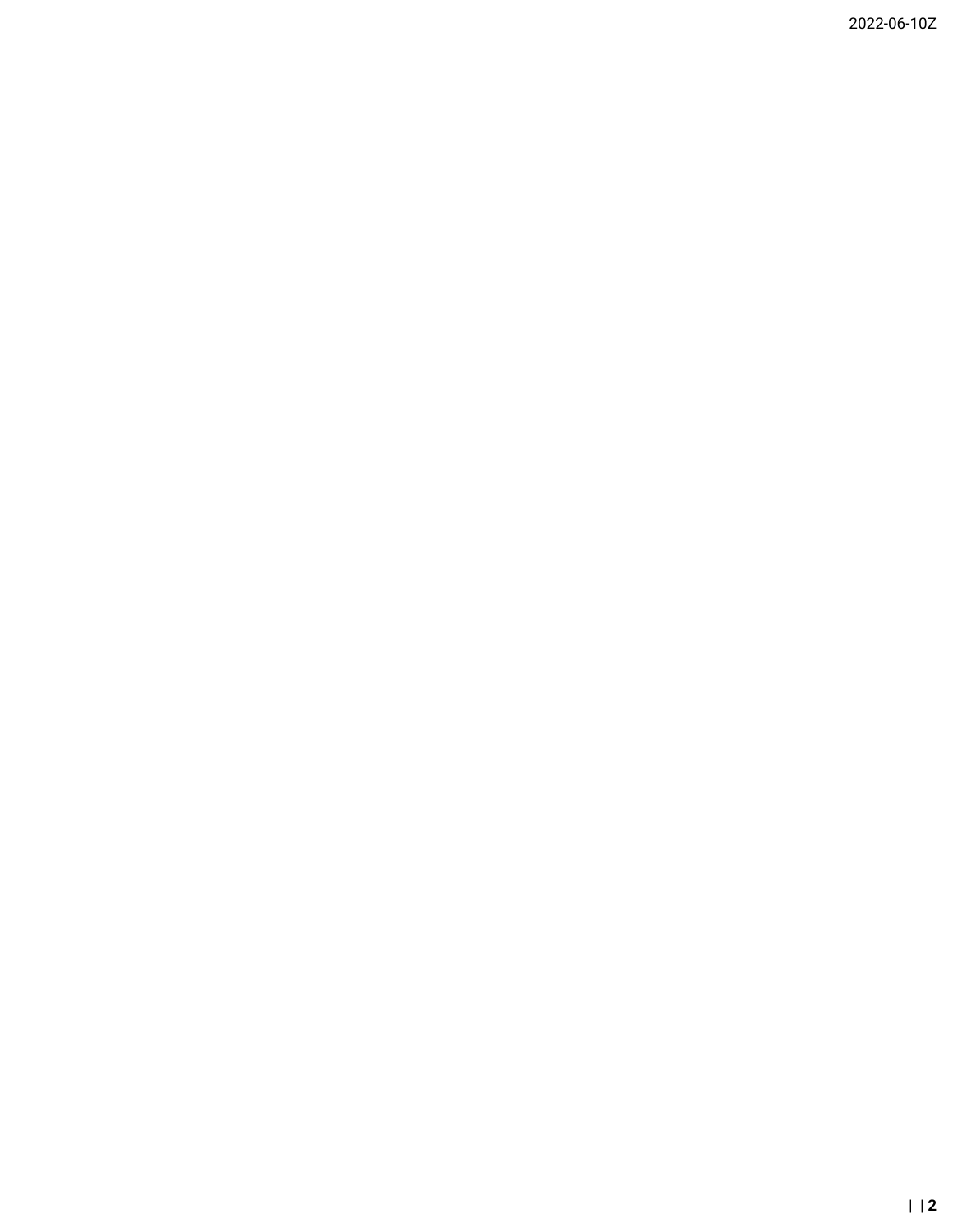### **Contents**

| The global IP ranges are being updated for BlackBerry Proxy and BlackBerry |  |
|----------------------------------------------------------------------------|--|
|                                                                            |  |
|                                                                            |  |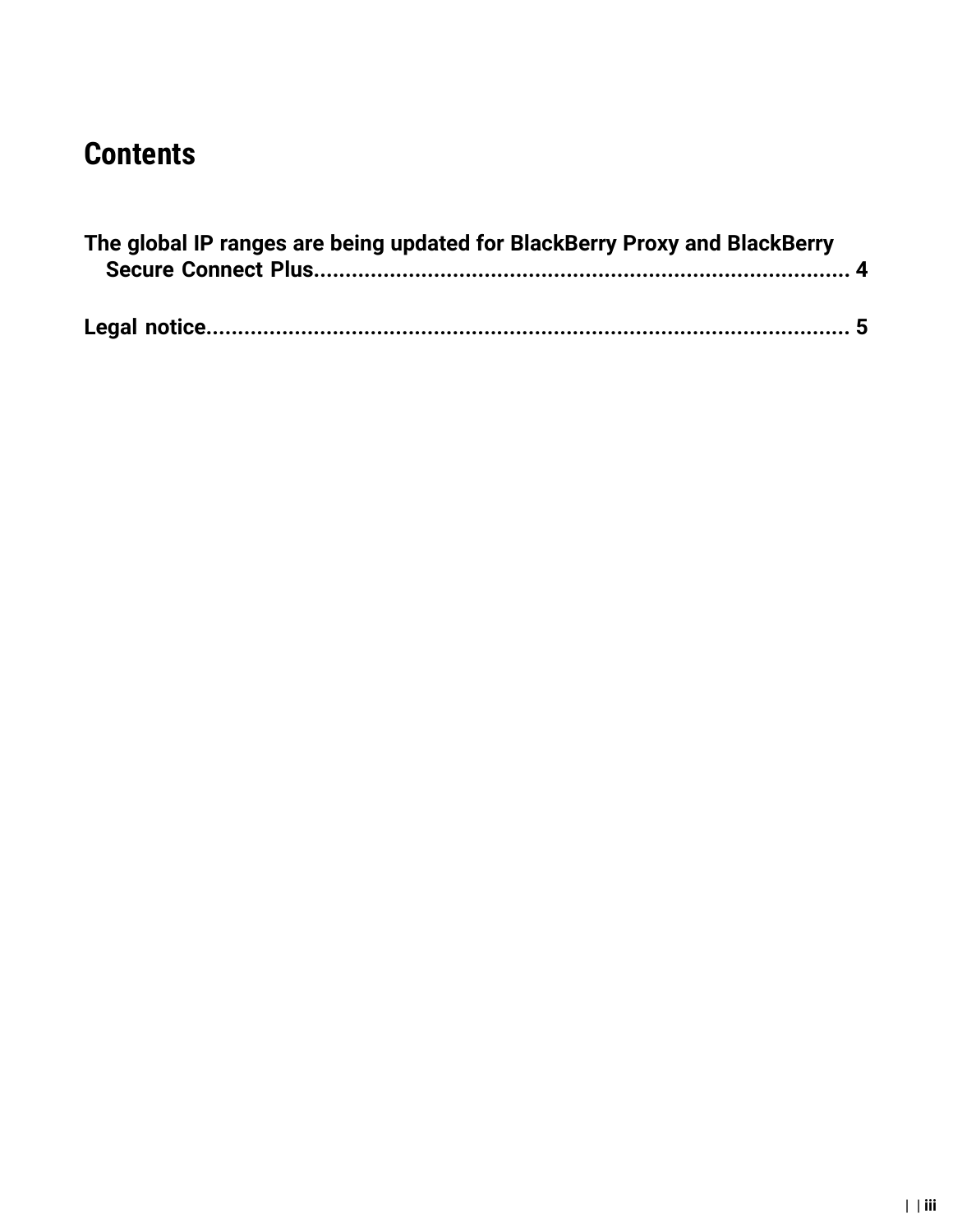### <span id="page-3-0"></span>**The global IP ranges are being updated for BlackBerry Proxy and BlackBerry Secure Connect Plus**

#### **Summary**

On August 19, 2022, BlackBerry will be adding additional global IP ranges for BlackBerry Proxy and BlackBerry Secure Connect Plus.

#### **Impact**

If you do not update your organization's firewall rules with the new IP ranges by August 19, 2022, users might encounter symptoms such as not being able to browse the intranet, or receive email.

#### **Recommendation**

To avoid any loss of service, customers should update their organization's firewall rules and add the new IP ranges before BlackBerry adds the additional global IP ranges on August 19, 2022. For information about updating the IP ranges, visit [support.blackberry.com](https://support.blackberry.com/community/s/article/36470) to read article 36470.

The new IP ranges will be:

#### **EMEA**

- $\cdot$  20.31.194.160/29
- $\cdot$  20.223.121.168/29

#### **APAC**

- 20.24.116.64/29
- 20.198.205.208/29

#### **Canada/LATAM**

- $\cdot$  20.116.139.104/29
- $\cdot$  52.229.69.64/29

#### **USA**

- $\cdot$  20.84.181.104/29
- $\cdot$  20.96.255.112/29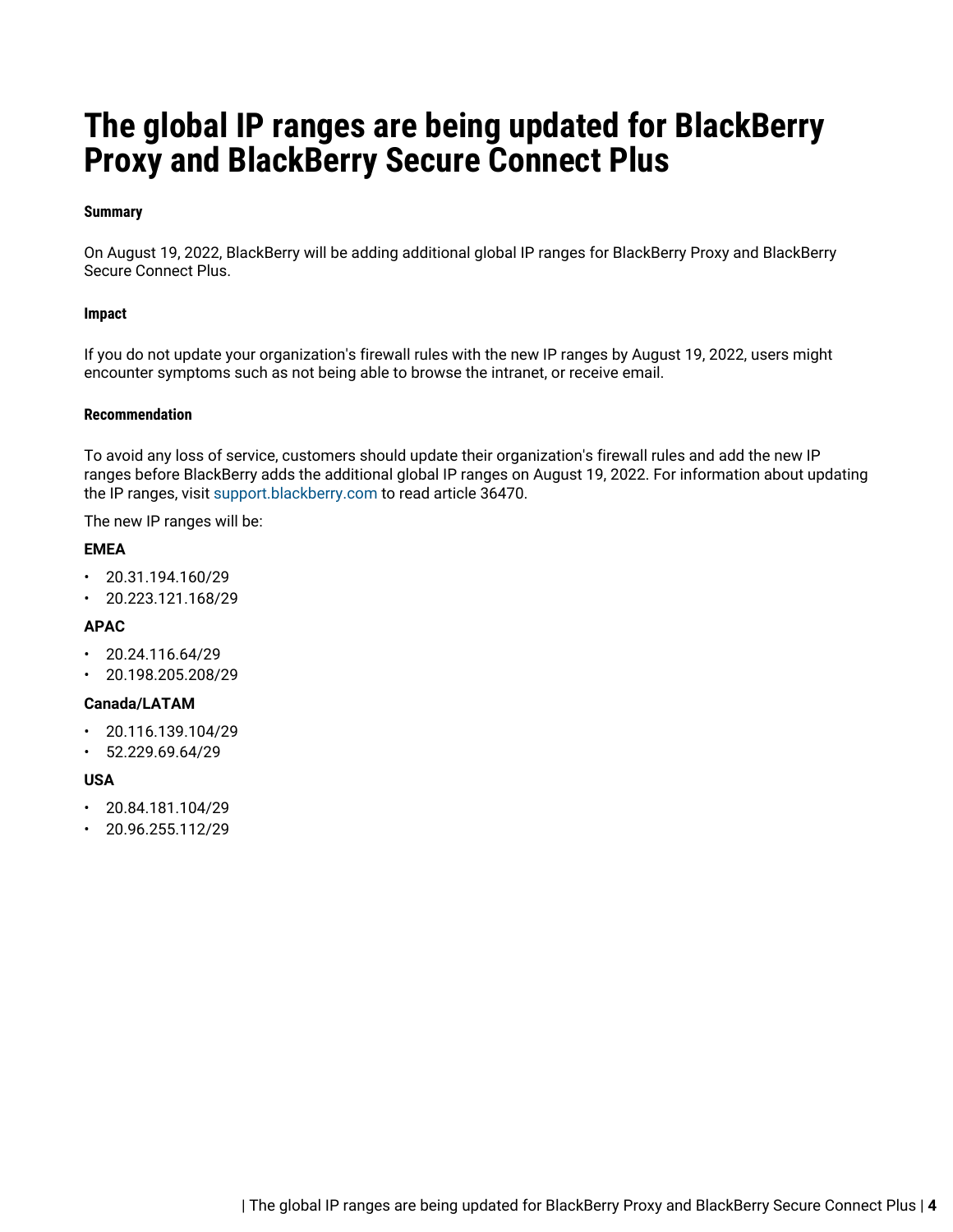## <span id="page-4-0"></span>**Legal notice**

©2022 BlackBerry Limited. Trademarks, including but not limited to BLACKBERRY, BBM, BES, EMBLEM Design, ATHOC, CYLANCE and SECUSMART are the trademarks or registered trademarks of BlackBerry Limited, its subsidiaries and/or affiliates, used under license, and the exclusive rights to such trademarks are expressly reserved. All other trademarks are the property of their respective owners.

This documentation including all documentation incorporated by reference herein such as documentation provided or made available on the BlackBerry website provided or made accessible "AS IS" and "AS AVAILABLE" and without condition, endorsement, guarantee, representation, or warranty of any kind by BlackBerry Limited and its affiliated companies ("BlackBerry") and BlackBerry assumes no responsibility for any typographical, technical, or other inaccuracies, errors, or omissions in this documentation. In order to protect BlackBerry proprietary and confidential information and/or trade secrets, this documentation may describe some aspects of BlackBerry technology in generalized terms. BlackBerry reserves the right to periodically change information that is contained in this documentation; however, BlackBerry makes no commitment to provide any such changes, updates, enhancements, or other additions to this documentation to you in a timely manner or at all.

This documentation might contain references to third-party sources of information, hardware or software, products or services including components and content such as content protected by copyright and/or thirdparty websites (collectively the "Third Party Products and Services"). BlackBerry does not control, and is not responsible for, any Third Party Products and Services including, without limitation the content, accuracy, copyright compliance, compatibility, performance, trustworthiness, legality, decency, links, or any other aspect of Third Party Products and Services. The inclusion of a reference to Third Party Products and Services in this documentation does not imply endorsement by BlackBerry of the Third Party Products and Services or the third party in any way.

EXCEPT TO THE EXTENT SPECIFICALLY PROHIBITED BY APPLICABLE LAW IN YOUR JURISDICTION, ALL CONDITIONS, ENDORSEMENTS, GUARANTEES, REPRESENTATIONS, OR WARRANTIES OF ANY KIND, EXPRESS OR IMPLIED, INCLUDING WITHOUT LIMITATION, ANY CONDITIONS, ENDORSEMENTS, GUARANTEES, REPRESENTATIONS OR WARRANTIES OF DURABILITY, FITNESS FOR A PARTICULAR PURPOSE OR USE, MERCHANTABILITY, MERCHANTABLE QUALITY, NON-INFRINGEMENT, SATISFACTORY QUALITY, OR TITLE, OR ARISING FROM A STATUTE OR CUSTOM OR A COURSE OF DEALING OR USAGE OF TRADE, OR RELATED TO THE DOCUMENTATION OR ITS USE, OR PERFORMANCE OR NON-PERFORMANCE OF ANY SOFTWARE, HARDWARE, SERVICE, OR ANY THIRD PARTY PRODUCTS AND SERVICES REFERENCED HEREIN, ARE HEREBY EXCLUDED. YOU MAY ALSO HAVE OTHER RIGHTS THAT VARY BY STATE OR PROVINCE. SOME JURISDICTIONS MAY NOT ALLOW THE EXCLUSION OR LIMITATION OF IMPLIED WARRANTIES AND CONDITIONS. TO THE EXTENT PERMITTED BY LAW, ANY IMPLIED WARRANTIES OR CONDITIONS RELATING TO THE DOCUMENTATION TO THE EXTENT THEY CANNOT BE EXCLUDED AS SET OUT ABOVE, BUT CAN BE LIMITED, ARE HEREBY LIMITED TO NINETY (90) DAYS FROM THE DATE YOU FIRST ACQUIRED THE DOCUMENTATION OR THE ITEM THAT IS THE SUBJECT OF THE CLAIM.

TO THE MAXIMUM EXTENT PERMITTED BY APPLICABLE LAW IN YOUR JURISDICTION, IN NO EVENT SHALL BLACKBERRY BE LIABLE FOR ANY TYPE OF DAMAGES RELATED TO THIS DOCUMENTATION OR ITS USE, OR PERFORMANCE OR NON-PERFORMANCE OF ANY SOFTWARE, HARDWARE, SERVICE, OR ANY THIRD PARTY PRODUCTS AND SERVICES REFERENCED HEREIN INCLUDING WITHOUT LIMITATION ANY OF THE FOLLOWING DAMAGES: DIRECT, CONSEQUENTIAL, EXEMPLARY, INCIDENTAL, INDIRECT, SPECIAL, PUNITIVE, OR AGGRAVATED DAMAGES, DAMAGES FOR LOSS OF PROFITS OR REVENUES, FAILURE TO REALIZE ANY EXPECTED SAVINGS, BUSINESS INTERRUPTION, LOSS OF BUSINESS INFORMATION, LOSS OF BUSINESS OPPORTUNITY, OR CORRUPTION OR LOSS OF DATA, FAILURES TO TRANSMIT OR RECEIVE ANY DATA, PROBLEMS ASSOCIATED WITH ANY APPLICATIONS USED IN CONJUNCTION WITH BLACKBERRY PRODUCTS OR SERVICES, DOWNTIME COSTS, LOSS OF THE USE OF BLACKBERRY PRODUCTS OR SERVICES OR ANY PORTION THEREOF OR OF ANY AIRTIME SERVICES, COST OF SUBSTITUTE GOODS, COSTS OF COVER, FACILITIES OR SERVICES, COST OF CAPITAL, OR OTHER SIMILAR PECUNIARY LOSSES, WHETHER OR NOT SUCH DAMAGES